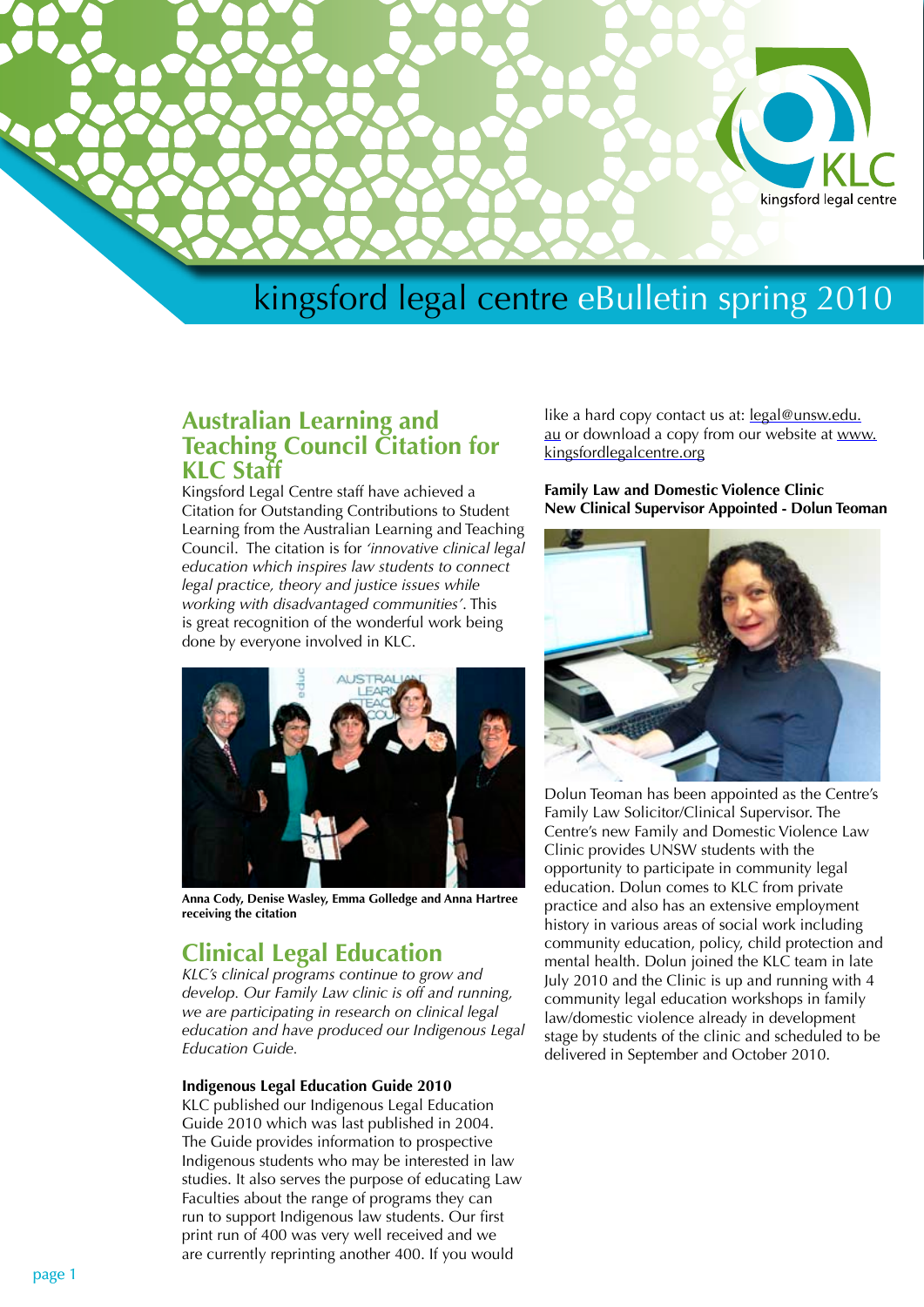

### **Developing Standards in Clinical Legal Education Grant**

Kingsford Legal Centre has won a joint ALTC grant (\$211,000) for 'Developing standards in clinical legal education'. This is a combined project between UNSW, ANU, LaTrobe, Griffith, Murdoch and Monash which will involve in-depth study of the range of clinical legal education programs in Australia, with the aim of developing core standards for Clinical legal education in this country.

# **Aboriginal Access**

*Ron Timbery has now replaced Keith Ball as KLC's Aboriginal Access Worker & Indigenous students organise Deadly Vibrations*

## **New Aboriginal Access Worker Appointed - Ron Timbery**



KLC is delighted to announce the appointment of our new Aboriginal Access Worker, Ron Timbery. Ron is a member of the La Perouse Aboriginal community in south-east Sydney and joins the KLC as our Aboriginal Access Worker after working in the NSW Public Sector for twenty-two years. Ron has worked in Aboriginal Affairs for most of that time, in the specific areas of correctional services and also education, training and employment. Ron is an active community member and has a strong interest and commitment to community development in Aboriginal communities. He is also a former UNSW student having completed a Bachelor of Commerce in 2004. Welcome Ron!

#### **Aboriginal Access to KLC**

"My first five weeks at KLC has been fast and furious. The Centre itself is extremely busy and buzzing with activity. In my short time with KLC I have attended facilitator training for the "Love Bites" program and been involved in program delivery at J.J Cahill High School and South Sydney High School. This is a domestic violence and sexual assault prevention program for high school students. I have also recommenced the outreach service to the La Perouse Aboriginal community at Yarra Bay House (which is every Tuesday from 10am to 12pm), and I've also attended the NSWCLC Quarterly meeting in August.

My orientation to the Aboriginal Access Worker position has also included visits to Kooloora, the South East Neighbourhood Centre, and The Deli. It was good to meet some of the staff at each of these organisations and I look forward to the possibility of working with them in the future.

Another exciting activity has been to liaise with KLC's Aboriginal Advisory Group (AAG) members to discuss and make arrangements for the group's next meeting. The group met on Wednesday 1 September 2010.

While these first weeks have been very exciting, one of the highlights for me was to attend the UNSW Law Faculty Indigenous Legal Education Showcase, held on Thursday 19 August, 2010. The UNSW has several programs to promote and enhance Indigenous Legal Education and to be able to meet former students who have participated in these programs was amazing."

#### **Deadly Vibrations**

The Indigenous Student Officers with the UNSW Student Representative Council, Peta MacGilivray and April Long have organised "Deadly Vibrations'". This will be a day of activities and performances with the aim of engaging Aboriginal and Torres Strait Islander children, high school students and their families The organisers believe that Vibrations provides an opportunity for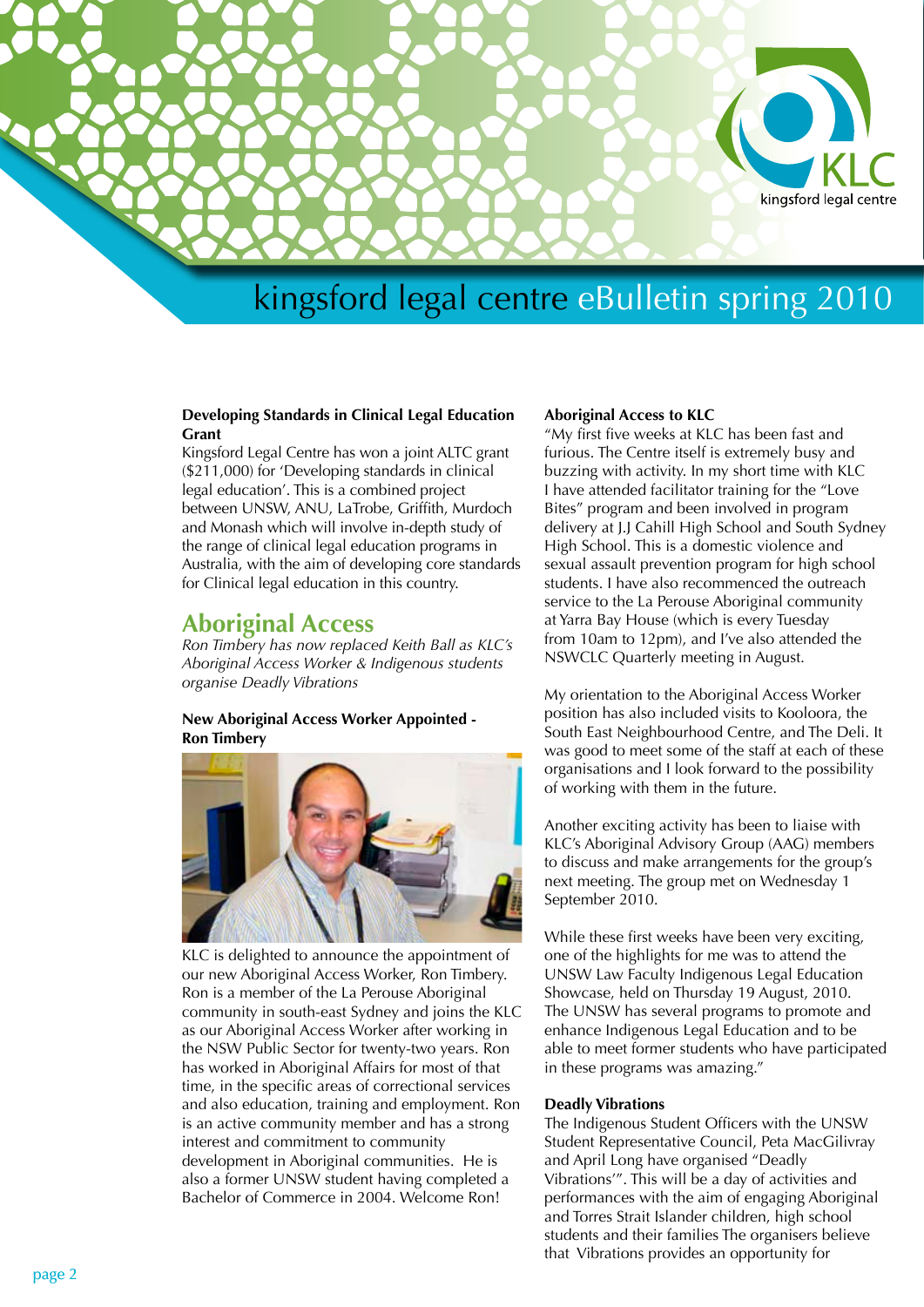

potential future Indigenous students and their families to visit and build a relationship with the UNSW campus. It is also a chance for us to celebrate the great talents of our young people! There will be information stalls for our young people to find out more about attending uni as well as well as stalls for community organisations, food and merchandise.

There are two big parts of the Festival. The first is the "Strong + Deadly Talent Quest" for high school students, with acts from all over NSW (Tamworth, Grafton, Sydney) coming to perform everything from dance troupes to singing and the competition is being judged by the Stiff Gins. The Strong+ Deadly talent quest provides a chance for talented young people to perform in front of a big crowd with professional production. The second part of Deadly vibrations is a full line up of Stella Indigenous artists to perform in the evening: The Last Kinection, The Stiff Gins, Street Warriors, Radical Son, Leah Flanagan, Sharnee Fenwick and Freshwater. This is an event for all ages and for all of the community. It is a drug and alcohol free event. Gold coin donation.



## **Casework**

*KLC's student advocacy program remains a very popular one with both students and clients. Students have the opportunity to present pleas in mitigation in minor matters at local courts. The students work very hard on their pleas and often achieve great results for our clients. Liz Meyer joins the staff as our new Employment Solicitor/Clinical Supervisor.*

#### **Student Advocacy Program**

On 9 June 2010, a KLC student represented a client at Waverley Court in relation to a low-range drink driving charge as part of the Student Advocacy Scheme. The client pleaded guilty and the student argued that the charge should be dismissed under section 10 of the Crimes (Sentencing) Procedures Act 1999 (NSW) due to a number of mitigating factors. After hearing the student's submissions, the magistrate dismissed the charges on the basis of the client's contrition, good driving record, strong character reference and the fact that he was only found to be marginally over the legal limit when breathalysed. The client was delighted with our student's efforts and the result, especially since he requires a valid licence for his occupation and therefore would have had difficulties maintaining his employment if his licence had been suspended.

In August another student presented a plea in mitigation at Waverley Court for our client who was charged with mid-range PCA. The student achieved a fantastic result for our client. His drivers' licence was returned to him and he was given a six month good behaviour bond; moreover, he didn't have to pay any fines or court costs. Our client was happy with the result. Thanks need to go to the wonderful barrister, Lester Fernandez, for patiently supervising our student in this matter.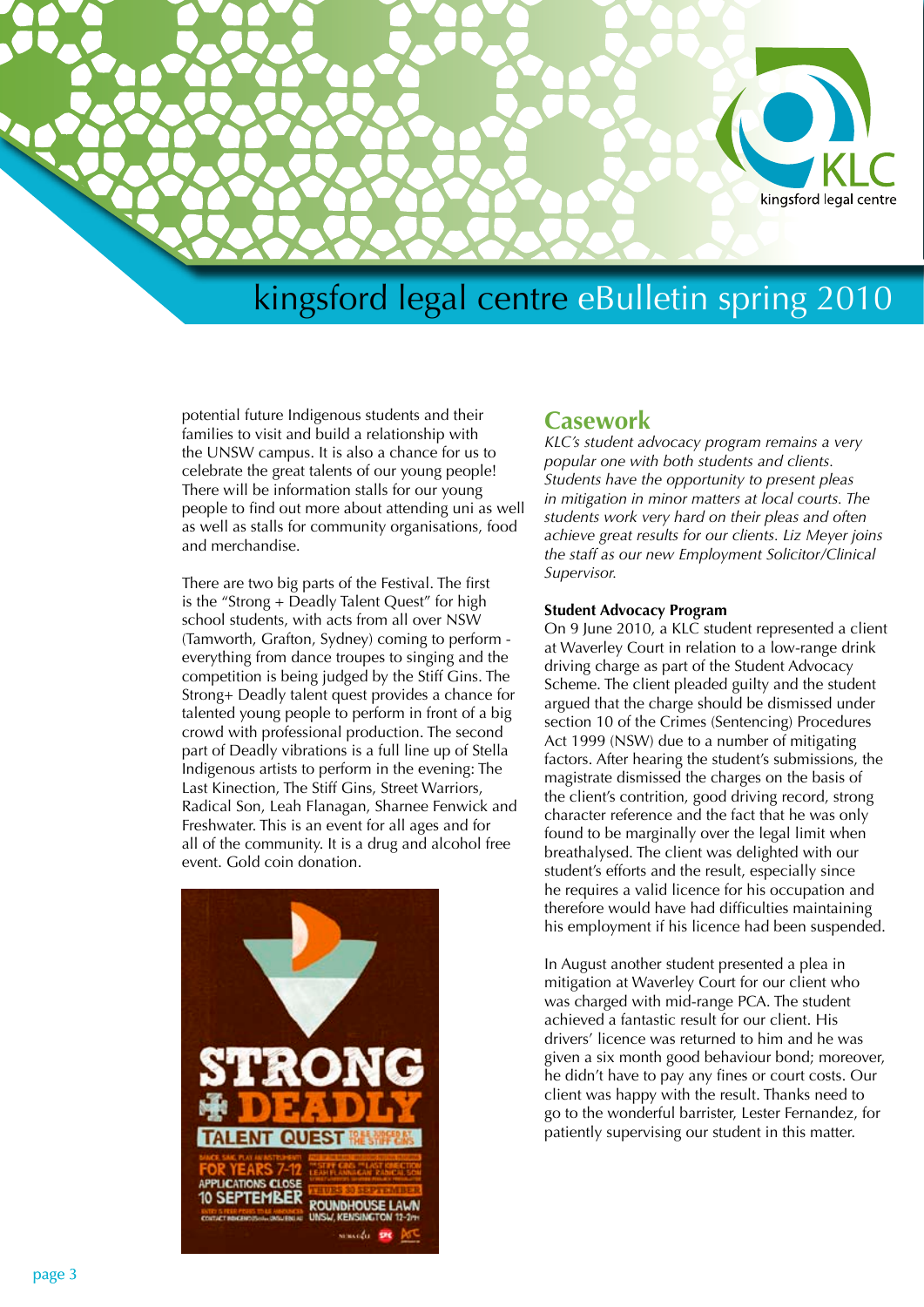

## **New Employment Solicitor/Clinical Supervisor Appointed – Liz Meyer**

Liz Meyer joined the KLC team in August as an Employment/Generalist Solicitor and Clinical Supervisor. Liz comes to KLC from the NSW Disability Discrimination Legal Centre Inc, where she worked for two years as a Solicitor. Liz also currently lectures at the University of Sydney on Discrimination in the Workplace. Welcome Liz.



**KLC Employment Solicitor/Clinical Supervisor Liz Meyer (centre) with Semester 2 employment students (l-r, Adrian Wong, Raina Bernardez, Jim Cheney, Liz Meyer, Amjad Samakeh, Gavin Hammerschlag, Luke Noonan**

# **Law Reform And Policy**

*The Centre has been particularly active in women's rights issues and legal services for prisoners in the last quarter.*

### **Review of Australia by the Committe for the Convention for the Elimination of Discrimination Against Women (CEDAW)**

Australia was reviewed by the United Nations Committee for CEDAW in July. The Centre has been active in developing the two non governmental reports which were used in the review by Committee members. Anna Cody was chosen to represent the Australian Non Governmental Organisation (NGO) sector during the review. This involved developing fact sheets, presenting a NGO briefing to the Committee and meeting with individual committee members. Two of the key issues raised by the NGO delegation were: violence against women, particularly Aboriginal and Torres Strait Women

and women with disability, and political participation of Aboriginal and Torres Strait Islander women. Since that time, the concluding observations of the Committee have been released, which have included many of the issues raised by the delegation. They have called on Australia to fund a network of Indigenous women's legal services, stop non therapeutic sterilisation of women and girls with disability and adopt special measures to increase political participation of Aboriginal and Torres Strait Islander women. The next stage of the project continues with ensuring these recommendations are adopted and entrenched in Australia.



**Anna Cody (second from left) with the Australian NGO Delegation at the UN**

## **Prisoner's working group NLAF**

The NSW Legal Assistance Forum is a coordinating forum to ensure that all the key players in the legal aid sector work together effectively. One of the sub groups is a prisoner's working group. Kingsford Legal Centre has been a key participant in this for the last 12 months. Currently we are attempting to improve access to gaols for community legal centres doing community legal education as well as providing legal advice. We are in the process of negotiating the roles of the Legal Aid Commission and community legal centres with the aim of increasing resources for civil and family law advice for prisoners.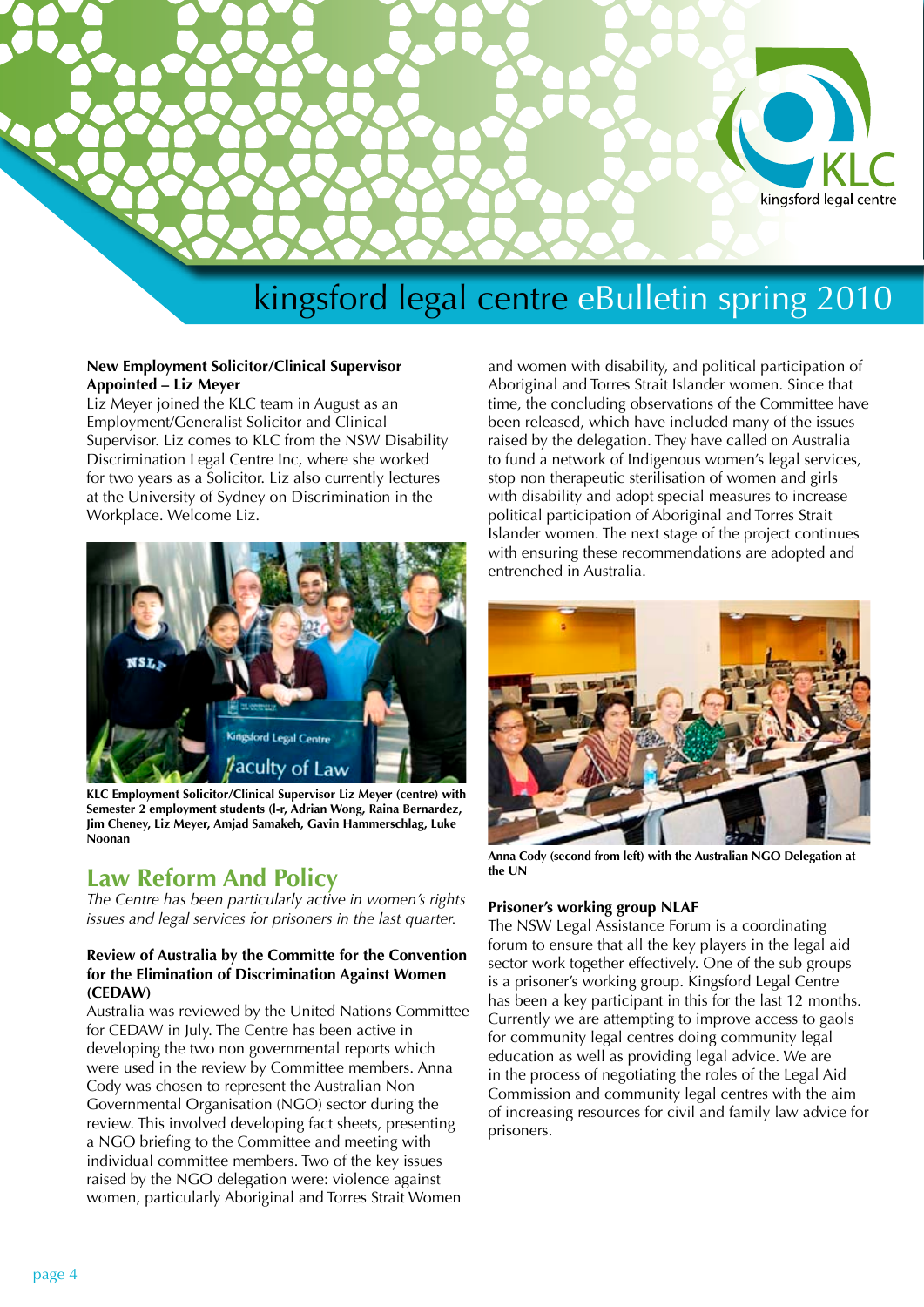

# **Community Legal Education**

*Our secondee solicitors from Freehills & Allens Arthur Robinson not only provide casework assistance to our clients but they also are active in our CLE program.*

### **Youth CLE in conjunction with Shopfront Youth Legal Services**

Anita Mani, KLC's current Freehills secondee solicitor, presented a well-received session on general civil law issues to approximately 16 young people between the ages of 16 and 22. The session was organised by Shopfront Youth Legal Centre in June. The audience was made up of 16 young people living in supported accommodation provided by Oasis, the Salvation Army's youth services arm. Anita covered topics such as credit and debt, Social Security and tenancy. Shopfront and Oasis were very pleased with the training session and we are hoping to now run it on a regular, six-monthly basis.

## **KLC presentation at the Kooloora [Community Centre](mailto:legal@unsw.edu.au)**

On 5 August, Anita Mani, gave a talk at the Kooloora Community Centre to raise awareness of KLC and its role in providing free legal advice to the Eastern Suburbs Catchment Area. The workshop was attended by community workers from the Eastern Suburbs Area and was aimed at informing these workers of their general legal rights, for the benefit of both themselves and their clients. The other presenters included NSW Fair Trading, the Energy and Water Ombudsman, LawAccess, and The Aged-care Rights Services. The workshop illustrated various potential legal issues that are commonly faced in the community such as those concerning faulty goods, poor service, scams, incorrect bills and issues with services provided to the elderly. The workshop also examined ways to minimise or prevent these legal problems and highlight the avenues in resolving them.



**Anita Mani delivering Kooloora CLE**

# **Staff and Students**

*Farewell to our secondee colleague Alex Salib and welcome back to the faculty an old friend, Fran Gibson.*

#### **Allens Arthur Robinson Secondee Departs**

Alex Salib finished her 6 month secondment to KLC in August. Alex is an intelligent, hard working lawyer who contributed to every part of KLC's services. Her work was of the highest quality and she gave 100% to our clients and students. We will all miss her warmth and enthusiasm and wish her all the very best for the future. KLC are grateful to Allens Arthur Robinson for their generous support of the Centre. We look forward to welcoming our next secondee in 6 months time.

### **Former KLC Director Fran Gibson back at UNSW**

Fran Gibson has been appointed to the new post of Director of Experiential Learning at the UNSW Law Faculty. Formerly Director of Kingsford Legal Centre, Fran will join the Faculty from La Trobe Law School in September. This post will take responsibility for coordinating and developing out of class learning, including internships and mooting, and will support the further development of clinical legal education. KLC staff are delighted to have the opportunity to work with Fran again.

#### **Big Win for Eli Fisher**

UNSW law student (and current KLCer), Eli Fisher, won the Centre for Media and Communications Law's inaugural Media Law Medal last week. Despite stiff competition and some hair-raising questions from Hon Michael Kirby, Eli's performance was exceptional. He was a great ambassador for the law school and, above all, an extremely gracious winner. Congratulations Eli.